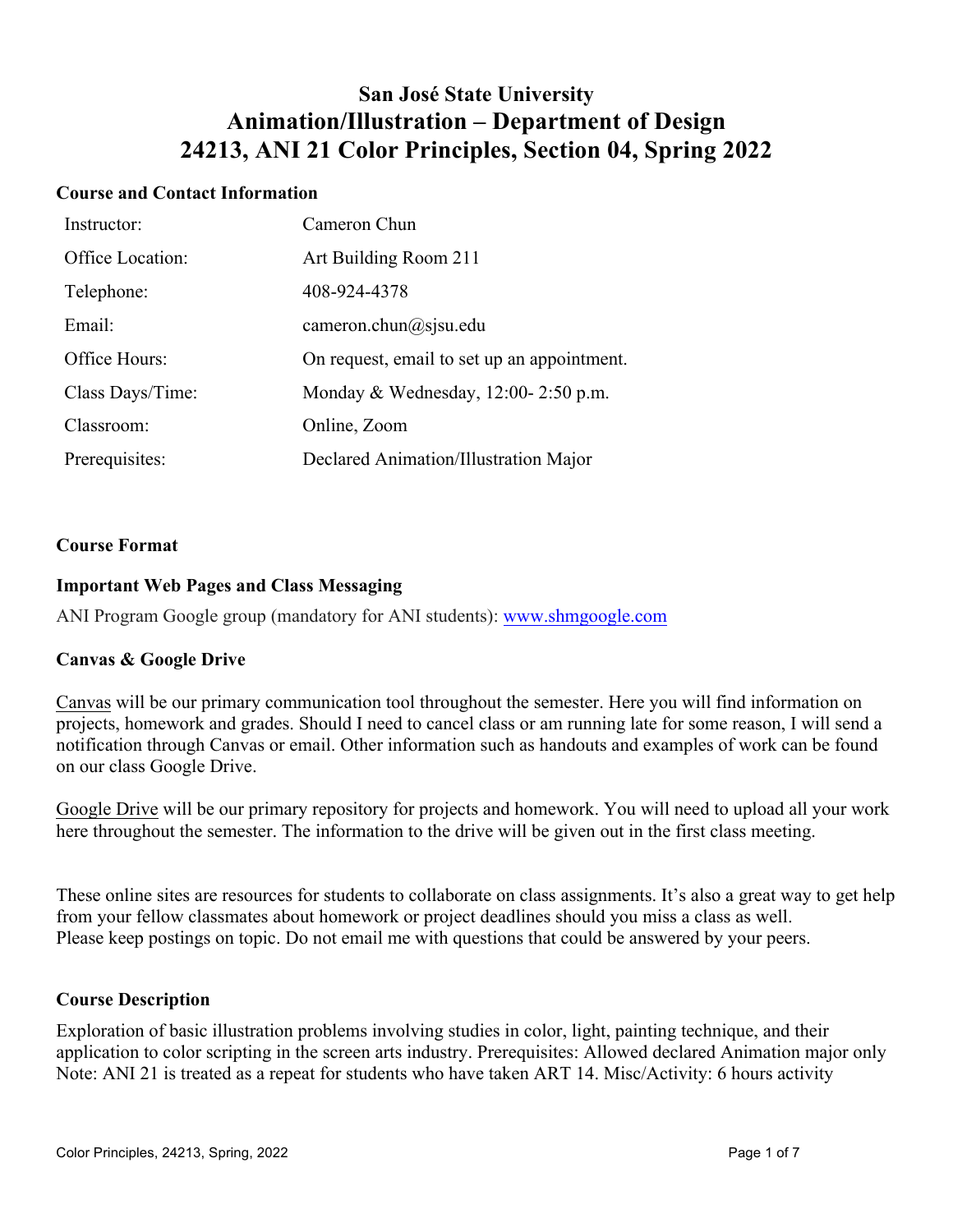# **Course Goals**

- Develop the ability to identify values and value shifts for painting.
- Learn to see color in temperature, warm, cool, neutral.
- Familiarize the student with process of painting and constant practice.
- Encourage the student to see color in class and out of classroom.
- Familiarize the student with traditional painting and industry application of painting

# **Course Learning Outcomes (CLO)**

Color Principles will focus on the understanding of color and light to enable you to create believable, painted illustrations. Students will learn the importance of judging values and using color temperature. To understand how color and light works, the class will paint different lighting situations from life, photos and memory.

For many students, this will be a departure from using dry media and you will gain an understanding of how to apply a wet medium. Students are expected to work in class on assigned projects and will receive supporting instruction in the form of demonstrations, slide lectures and critiques. There will be painted projects, as well as weekly homework assignments that reinforce what has been taught in class.

Upon successful completion of this course, students will be able to:

- 1. At the end of the course, students will gain an understanding of how to see and use color to create imagery.
- 2. Students will learn to recognize color temperature and value shifts through the process of painting from observation.

# **Required Texts/Readings**

#### **Textbook**

No required textbook, but books below are highly recommended.

#### **Other Readings**

Color and Light: A Guide for the Realist Painter, by James Gurney ISBN-13: 978-0740797712

Vision and Art: The Biology of Seeing, by Margaret Livingstone & David Hubel ISBN-13: 978-0810995543

Bright Earth: Art and the Invention of Color, by Philip Ball ISBN-13: 978-0226036281

#### **Other technology requirements / equipment / material**

This introductory course to painting, color and observation of light will be using the water based painting medium of Gouache. The materials list can be found on the class google group and will be discussed during the first class meeting.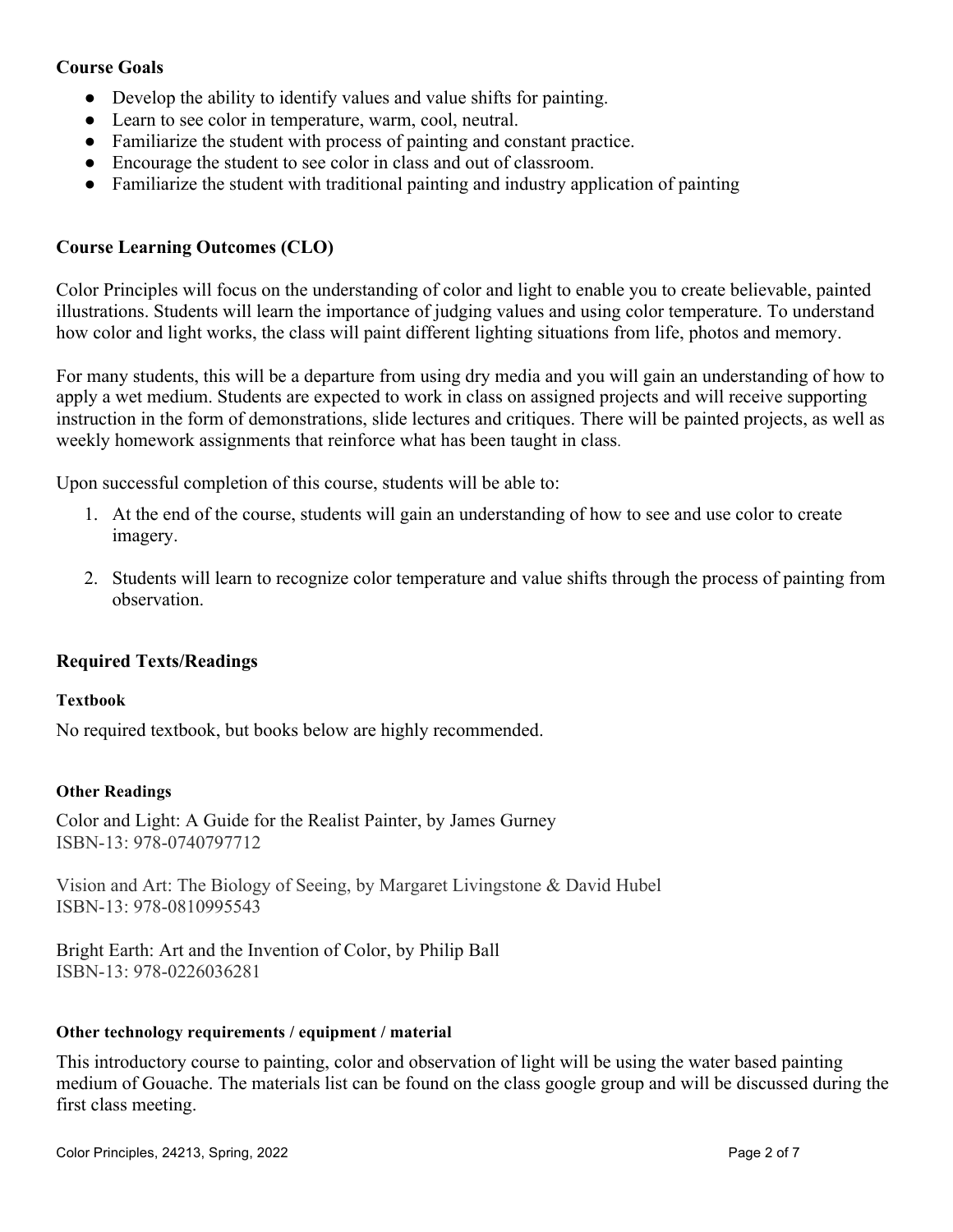# **Course Requirements and Assignments**

"Success in this course is based on the expectation that students will spend, for each unit of credit, a minimum of 45 hours over the length of the course (normally three hours per unit per week) for instruction, preparation/studying, or course related activities, including but not limited to internships, labs, and clinical practice. Other course structures will have equivalent workload expectations as described in the syllabus."

The majority of course requirements are projects that are technical in application to gain a proficient use in color. The beginning assignment consists of a 10 step-value scale to accurately discern how to create the illusion of light in a visual image. After gaining a foundation in implementing a value structure to construct a visual image, the use of color is added through assignments such as a color wheel, complementary color scale and color grid. From here, the course will observe the effects of "warm and cool color" temperature and replicate it in a painted project. Besides homework and critiques that reinforce projects throughout the semester a sketchbook of weekly painting is also required to practice observing color and light from nature.

#### **Final Examination or Evaluation**

The final project is a series of four painted representational self-portraits. The student will use the same image for all four self-portraits, but implement four different color palettes. This project is due during the scheduled final exam schedule generated by the university.

# **Grading Information**

# **a. Policy**

- Students will be graded first and foremost on the quality of your work. You are expected to complete and turn in each assignment on the due date specified here or in class. By turning in work late or unfinished, you will automatically receive a lower or failing grade.
- It is understandable that each student will have a different level of skill and experience. Those who have elementary skills are expected to work hard and show progress to achieve satisfactory results. Making a sincere effort to learn and improve over the semester will be taken into consideration when calculating final grades.

# **b. Project Weight Breakdown**

- Projects  $(7)$  52.5%
- Final project 12.5%
- Homework 20%
- Class participation 5%

# **c. Late Policy**

• There are no make-up assignments. All assignments must be completed on the due date specified. Work not completed on the due date will be assigned a failing grade. Late work will be accepted only if prior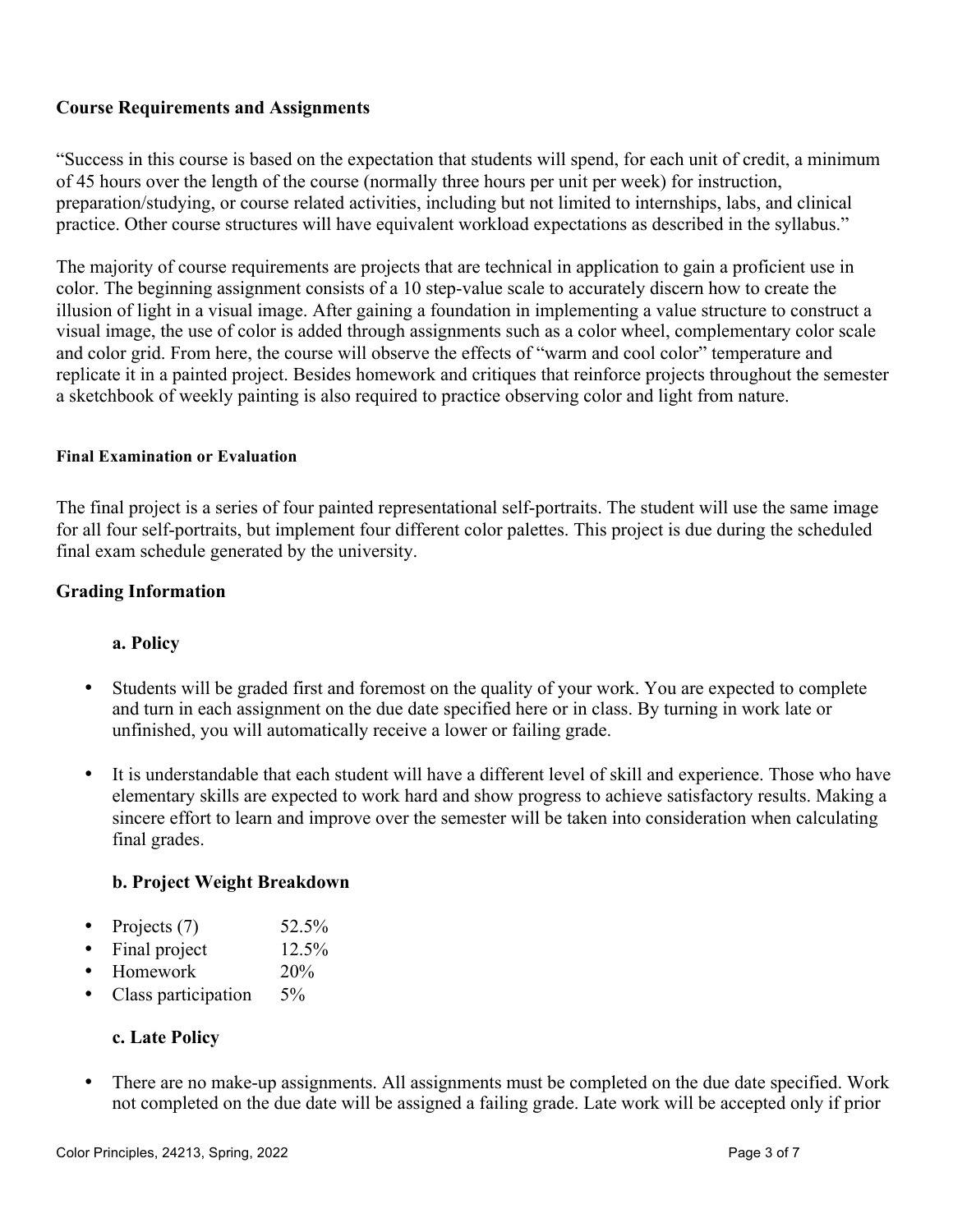arrangements have been made with the instructor. Students must make these arrangements a minimum of 24 hours before the due date. Please note that emails and voicemail messages do not constitute a prior arrangement.

A grades indicate excellent work. B grades indicate above average work. C grades indicate average work. D grades indicate below average work. F grades are failing. A plus =  $100\%$  to 97%  $A = 96\%$  to 93% A minus =  $92\%$  to  $90\%$ B plus =  $89\%$  to  $87\%$ 

 $B = 86\%$  to 83% B minus =  $82\%$  to  $80\%$ C plus =  $79\%$  to  $77\%$  $C = 76\%$  to 73% C minus  $= 72\%$  to  $70\%$ D plus =  $69\%$  to  $67\%$  $D = 66\%$  to 63% D minus =  $62\%$  to  $60\%$  $F = 59\%$  to 0%

# **Academic Integrity policy (Academic Senate Policy F15-7)**

"The University's Academic Integrity policy, located at http://www.sjsu.edu/senate/docs/S07-2.pdf, requires you to be honest in all your academic course work. Faculty members are required to report all infractions to the Office of Student Conduct and Ethical Development. The Student Conduct and Ethical Development website is available at https://www.sjsu.edu/studentconduct/

Instances of academic dishonesty will not be tolerated by the Animation/Illustration program. Cheating on exams, plagiarism, presenting the work of another as your own, or the use of another person's ideas without giving proper credit will result in AUTOMATIC EXPULSION FROM AND FAILURE OF THE COURSE, with possible expulsion from the Animation/Illustration Major. A second offense will result in IMMEDIATE EXPULSION from the Animation/Illustration Major.

This includes but is not limited to copying someone else's imagery, altering someone else's imagery, altering a pre-existing 3D model, tracing or copying animation, and submitting someone else's notes for a grade.

**Classroom Protocol**

# **Class Participation**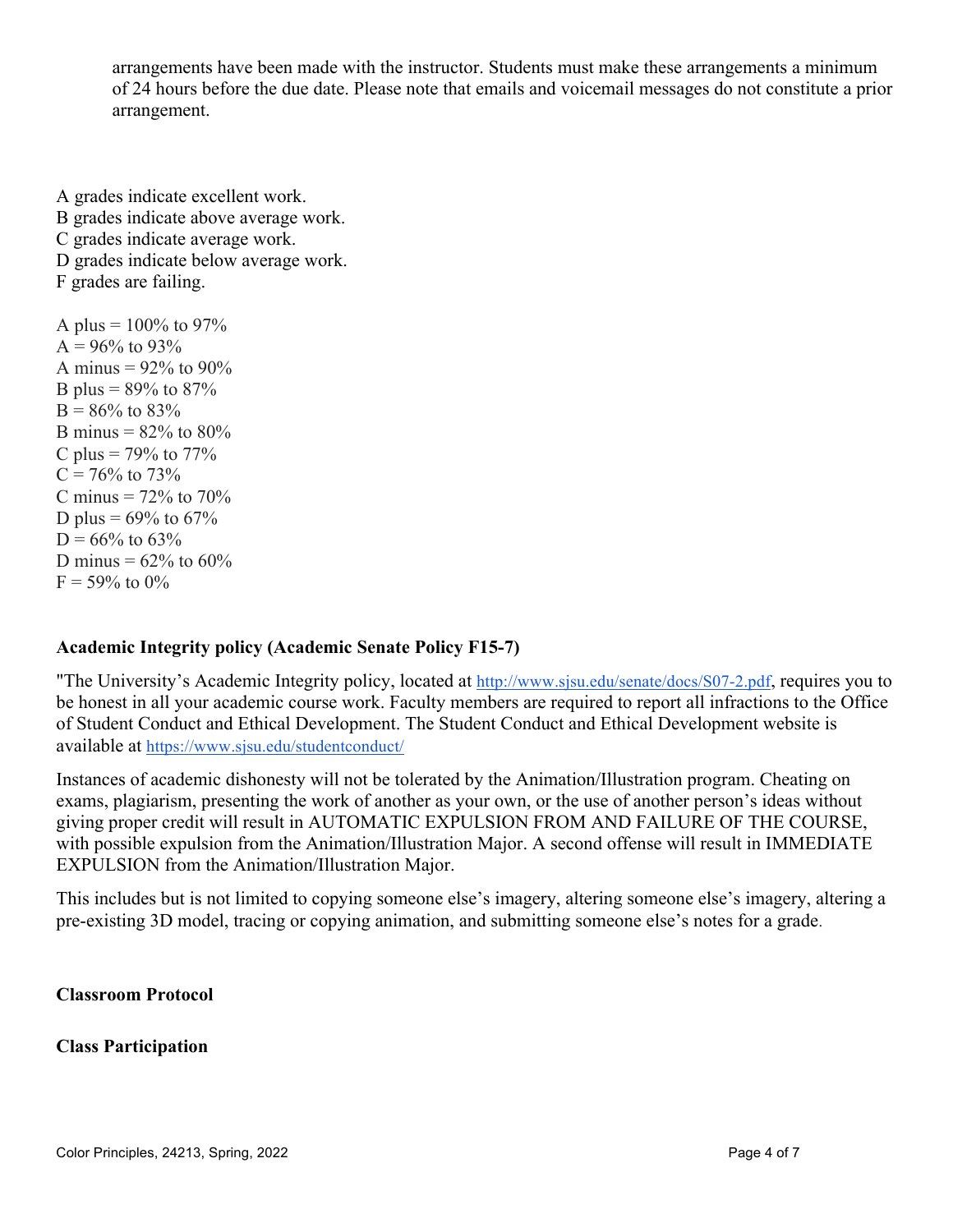• Students are expected to arrive on time to class and conduct themselves in a professional manner. Your class participation will be assessed on your attention and contribution to one-on-one and group critiques and on how you spend your time in class, working on assignments.

# **Animation/Illustration Program Policies**

- Students must arrive to class on time with materials ready to work.
- Cell phones must be silenced.
- Private conversations during lectures and class discussions are not permitted.
- No checking email or using laptops for activities unrelated to the class.
- No playing personal audio through speakers, use headphones only.
- Do not prop open any doors.
- Do not leave valuable items unattended.
- Do not leave the classroom without cleaning your area.
- Be courteous to others, keep private conversations quiet.
- Aromatic foods are not allowed in any of the classrooms or labs.
- Please be attentive to your personal hygiene.
- Clean the sinks if you use them for your project clean ups. Do not discard paints in the sink. Do not discard paper towels on the floor.

# **Computer Labs: Violation of rules will result in loss of lab access for the whole semester**

- No food or beverages by the workstations.
- Do not change the connections on the equipment.
- Do not move any equipment in the lab.
- No traditional painting.

# **University Policies**

Per University Policy S16-9 *(http://www.sjsu.edu/senate/docs/S16-9.pdf)*, relevant information to all courses, such as academic integrity, accommodations, dropping and adding, consent for recording of class, etc. is available on Office of Graduate and Undergraduate Programs' Syllabus Information web page at http://www.sjsu.edu/gup/syllabusinfo/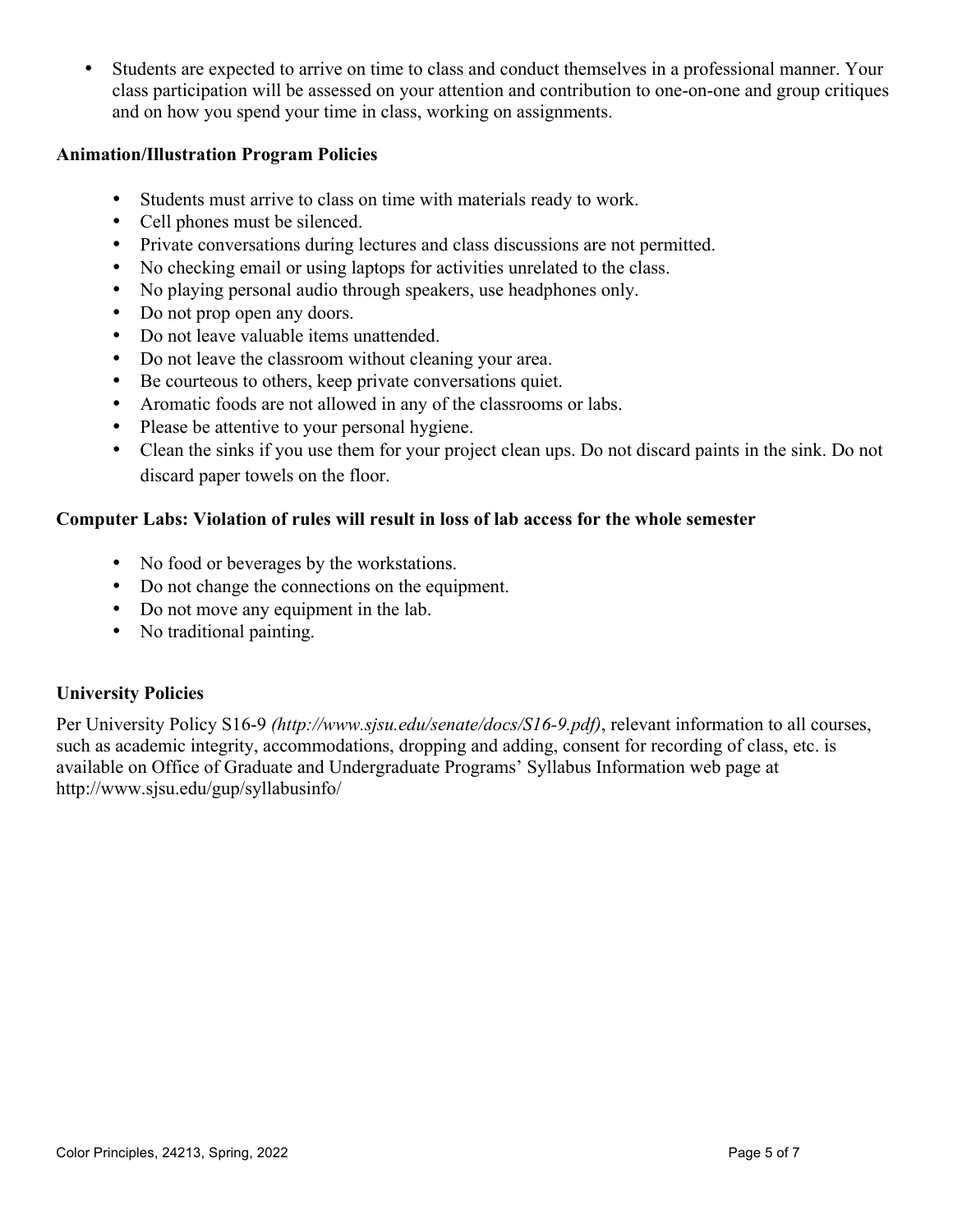# **Course Number / ANI 21 Color Principles, Semester, Course Schedule**

The course schedule is subject to change or adjustments with fair notice. Notice will be given verbally in class or through Canvas or email.

| Week<br>(Optional) | <b>Date</b> | <b>Topics, Readings, Assignments, Deadlines</b><br>(If appropriate, add any extra column(s) to meet your needs.) |
|--------------------|-------------|------------------------------------------------------------------------------------------------------------------|
|                    | 1/26        | Introduction to understanding value & light.                                                                     |
| $\mathbf{1}$       | 1/31        | (30) One value shape studies introduction                                                                        |
| $\overline{2}$     | 2/2         | *B&W Value scale due                                                                                             |
| $\overline{2}$     | 2/7         | Critiques and Revisions                                                                                          |
| $\overline{3}$     | 2/9         | <b>Critiques and Revisions</b>                                                                                   |
| 3                  | 2/14        | (20) Four value shape studies                                                                                    |
| $\overline{4}$     | 2/16        | Limited palettes; Warm & cool color temperature.                                                                 |
| $\overline{4}$     | 2/21        | *Ultramarine & Burnt Sienna grid due Color grids; Studies & master copies.                                       |
| 5                  | 2/23        | (15) B&W still life studies, Critiques and Revisions                                                             |
| 5                  | 2/28        | *Color wheel due                                                                                                 |
| 6                  | 3/2         | (2) Still life studies. Warm & cool Palette                                                                      |
| 6                  | 3/7         | Intro to Zorn palette. Critiques and Revisions                                                                   |
| $\tau$             | 3/9         | Critiques and Revisions                                                                                          |
| $\overline{7}$     | 3/14        | <b>Critiques and Revisions</b>                                                                                   |
| 8                  | 3/16        | Color studies and exploration                                                                                    |
| 8                  | 3/21        | <b>Critiques and Revisions</b>                                                                                   |
| 9                  | 3/23        | *Color grid due                                                                                                  |
| 9                  | 3/28        | <b>Spring Recess</b>                                                                                             |
| 10                 | 3/31        | Spring Recess – campus closed                                                                                    |
| 10                 | 4/4         | Critiques and Revisions                                                                                          |
| 11                 | 4/6         | Introduction to Landscape painting                                                                               |
| 11                 | 4/11        | <b>Critiques and Revisions</b>                                                                                   |
| 12                 | 4/13        | *Color complement scale due                                                                                      |
| 12                 | 4/18        | <b>Critiques and Revisions</b>                                                                                   |

# **Course Schedule**